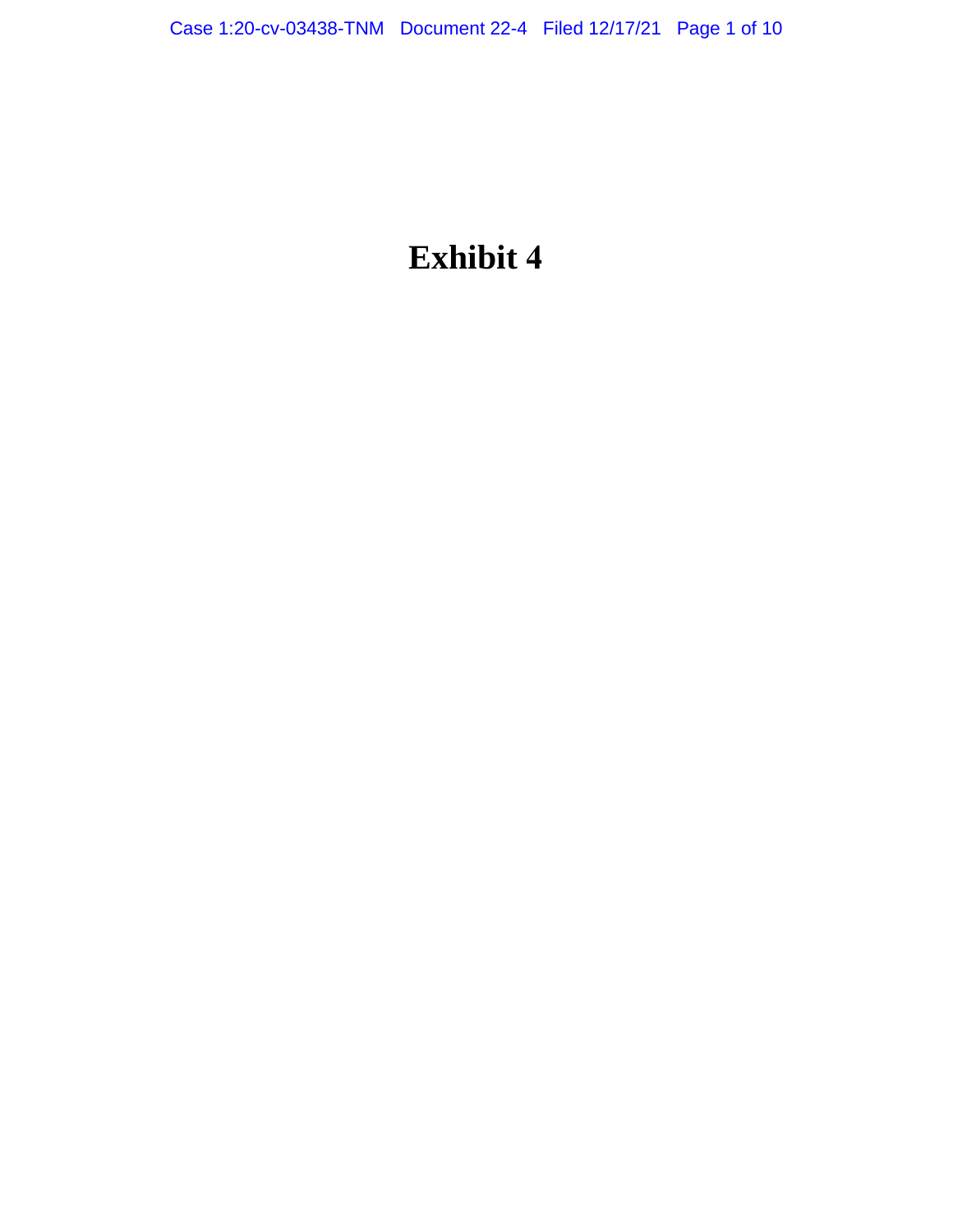# DECLARATION OF LINDA HUHN

Pursuant to 28 U.S.C. § 1746, I hereby declare as follows:

1. My name is Linda Huhn. I was born in Minnesota and have lived in the state for 72 years, virtually all my life.

2. Nature has always been an integral part of my life. I grew up in the medium-sized, southwestern Minnesotan town of New Ulm on the Minnesota River. Nearly all land around the town was converted from prairie to farmland before my birth. Native prairie (tallgrass prairie is one of Minnesota's three biomes) is now 99% gone in the state according to the Minnesota Department of Natural Resources.<sup>1</sup> Our little house rested on a large treed yard at the edge of town. After a rain we often had frogs around our yard, most likely because of proximity to a wetland. The last frog I saw was when I was high school aged.

3. When I was a child, through high school, summer nights sparkled with fireflies. I slept to a chorus of crickets and woke to the cooing of mourning doves. The songs of many bird species were heard all day long. One of the first sounds I remember was the song of the Eastern Meadow Lark, now heard less often, even by farmers (according to a recent report from the Cornell Ornithology Lab, which in 2019 reported North America has lost 29% of its bird populations).<sup>2</sup> Northern Flickers, Chickadees, Northern Cardinals, Robins, and Blue Jays were everywhere. The Red-Headed Woodpecker was a common sight. Recent news articles report its population

<sup>&</sup>lt;sup>1</sup> *Tallgrass Aspen Parkland*, The Nature Conservatory (2007),

https://www.nature.org/content/dam/tnc/nature/en/documents/mn-tallgrass-aspen-parkland-factsheet-2007-2.pdf

<sup>2</sup> Gustave Axelson*, Nearly 30% of Birds in U.S., Canada Have Vanished Since 1970*, CORNELL CHRONICLE (Sept. 19, 2019), https://news.cornell.edu/stories/2019/09/nearly-30-birds-us-canadahave-vanished-1970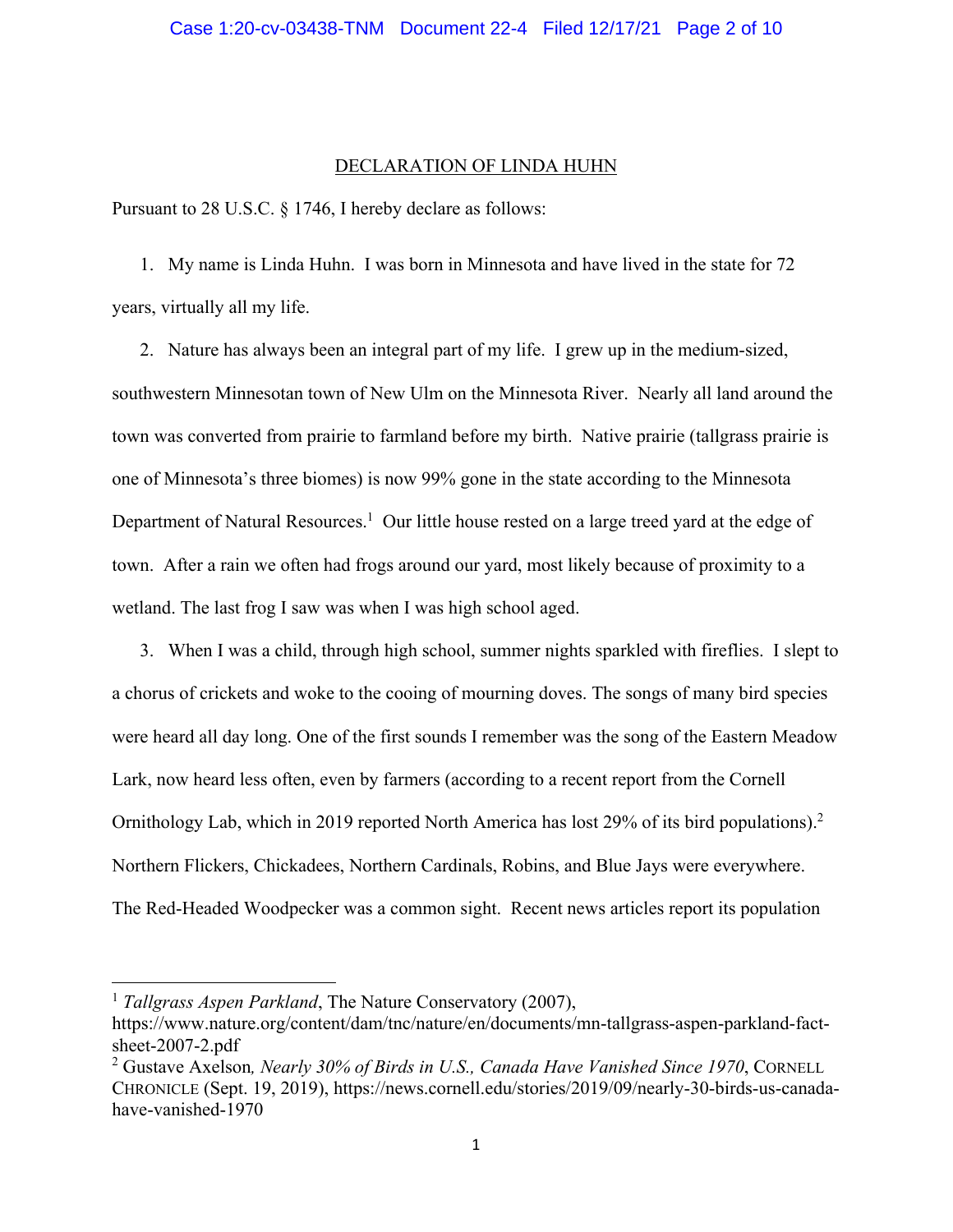# Case 1:20-cv-03438-TNM Document 22-4 Filed 12/17/21 Page 3 of 10

down by 95% in Minnesota because of loss of oak savanna habitat, of which we now have less than  $1\%$  of the original.<sup>3</sup> This decline is related to increased urban sprawl due to population growth. This loss of something that marked my childhood in a large way, saddens me.

4. The wetland area near my home was alternately a cow pasture and corn field connected to oak savanna running up the overlooking hills. When I visited this area in my adult life after learning about native plants, I recognized species now less common in the hill's sandpit various grasses and sedges, sand stickers and bittersweet bushes. The majority area of these hills and fields were sold for development years ago. Large building construction there has led to more and more of the oak savanna woods being cut down. Many newer homes sit atop the hill, where there once were farms and farm fields, ruining the erstwhile view of the sunset.

5. My interest in nature persisted as I grew. After high school I attended nearby Mankato State College, graduating in 1970, the year of the first Earth Day and the year NEPA was enacted. By my final year I had joined Zero Population Growth, continuing an interest in human population that I had had since researching and giving a presentation in high school. I also helped gather student signatures to allocate a share of college student fees as a permanent source of funding for Ralph Nader's Minnesota Public Interest Research Group (MPIRG). Later, I joined The Nature Conservancy (TNC) in 1980 (to which I've donated to every year since) and learned more about many of Minnesota's ecosystems that deserved preservation. I also participated in TNC volunteer work trips: I helped plant trees outside of a State Park to extend the forest area that had been cut down years ago for farmland; I also was part of an emergency action (about 30 of us) to replace soil furrows to save a delicate sand prairie area in southeastern

<sup>3</sup> Jennifer Brooks, *Eyes on Empty Skies: Minnesota Bird Watchers Unsurprised by News of 3 billion-bird decline*, STAR TRIBUNE, (Oct. 8, 2019), https://www.startribune.com/eyes-on-emptyskies-minnesota-bird-watchers-unsurprised-by-news-of-3-billion-bird-decline/562289422/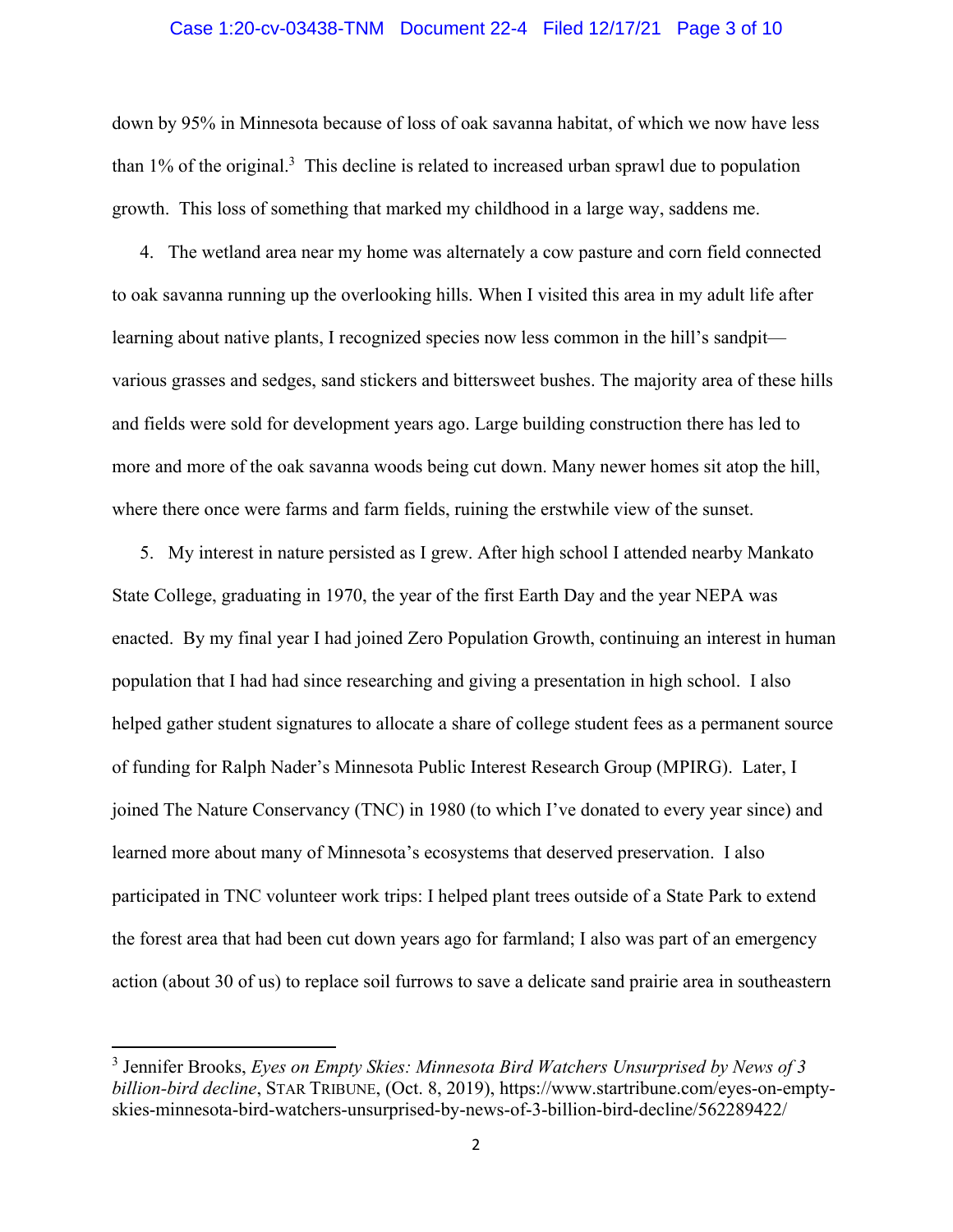# Case 1:20-cv-03438-TNM Document 22-4 Filed 12/17/21 Page 4 of 10

Minnesota, (which was in danger of drying out) that an uninformed farmer had erroneously run his tiller through the night previous. Beginning with the first Earth Day, and into succeeding years, I was optimistic and hopeful about preservation and passing along an intact Earth to future generations. The Clean Air and Clean Water Acts became law. I donated to many environmental groups in the early 1970's that were saving whales, dolphins, sea turtles, tigers, elephants and rhinos, as well as the Sierra Club, Environmental Action, the World Wildlife Fund, the Union of Concerned Scientists (which spoke out against nuclear power proliferation), and the Natural Resources Defense Council.

6. Throughout this involvement, it was clear to me (and in those days recognized by the press and environmental experts) that population growth was directly and indirectly affecting biodiversity, nature, open spaces, not to mention my enjoyment of all these. According to Metropolitan Council figures, Minneapolis and its twin city, Saint Paul, have from 2010 to 2018 added 75,000 people. As of 2018 Minneapolis had a population of 429,382 residents., adding more than 46,800 people since 2010, equivalent to 12.2 percent growth; St. Paul's population during the same period grew by 27,900 people, for 9.8 percent growth.<sup>4</sup>

7. I later learned of the enormous impact that immigration was having on population growth, as immigration is now responsible for over 80% of U.S. population growth.<sup>5</sup> In recent years I see everywhere in Minneapolis people from other nations and in greater numbers than I did in the early 1990's. The Minneapolis/St. Paul area in recent years has become home to a

<sup>4</sup> Frederick Melo, *St. Paul and Minneapolis are Growing. Here's How They Compare to Other Metro Cities*, TWIN CITIES, (May 21, 2019) https://www.twincities.com/2019/05/20/st-paul-andminneapolis-lead-population-growth-across-the-twin-cities/

<sup>5</sup> Mike Allen, *A Growing Nation of Immigrants,* Axios, (Apr. 21, 2019), https://www.axios.com/newsletters/axios-am-0f1c5786-d201-49d0-a1dfa00fd7fecf28.html?chunk=0#story0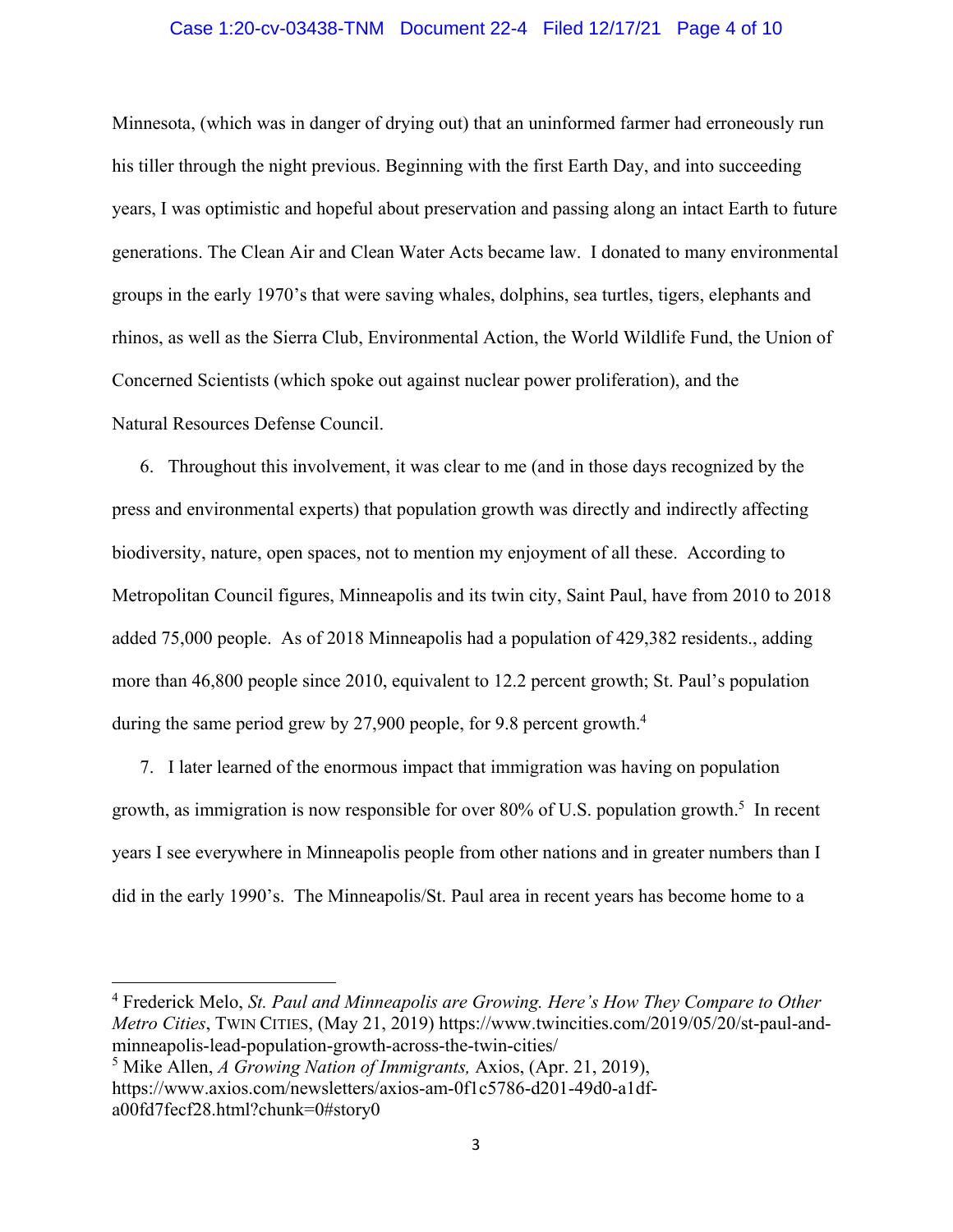## Case 1:20-cv-03438-TNM Document 22-4 Filed 12/17/21 Page 5 of 10

large number of refugees. An area of the city near the University of Minnesota campus is known as little Mogadishu because it is home to more Somali people than anywhere outside Somalia. Minnesota has about 57,000 Somali refugees altogether according to a recent *New*  York Times article.<sup>6</sup> Friends who work in schools tell of Somali families being quite large, such as having 11 children. One friend tells me, based on ages of young children she taught, that Somali mothers each have a baby about every year. I believe this generation of children will fuel a population balloon in the next generation that will add to our congestion and housing problems, as generations-long U.S. families are having fewer children than ever. I know that many government decisions have specifically sent refugee populations into our state, especially Minneapolis. The Department of State signs contracts with non-governmental organizations (NGOs) that directly send refugees into Minneapolis. A number of these NGOs, including Lutheran Social Service of Minnesota, Catholic Charities of Mpls/St. Paul, Catholic Charities of Winona, the MN Council of Churches, the International Institute, and Arrive Ministries, are located in Minnesota. The local citizens have never had the opportunity to speak out about they feel about these government actions. Nor do we get to see the contracts between the NGOs and the Department of State.

8. The Biden Administration has raised the refugee ceiling, and plans to raise it next further even more— altogether, an 8-fold increase in the number of refugees from 2020. Inevitability, this will mean that the Department of State will enter into further agreements with the Minnesota refugee resettlement which will lead to further resettlement in the community I live in. This will

<sup>6</sup> Kimiko de Freytas-Tamura, *In Minneapolis Somali-Americans Find Unwelcome Echoes of Strife at Home*, NEW YORK TIMES, (Jun. 7, 2020),

https://www.nytimes.com/2020/06/07/us/minneapolis-somalis-george-floyd.html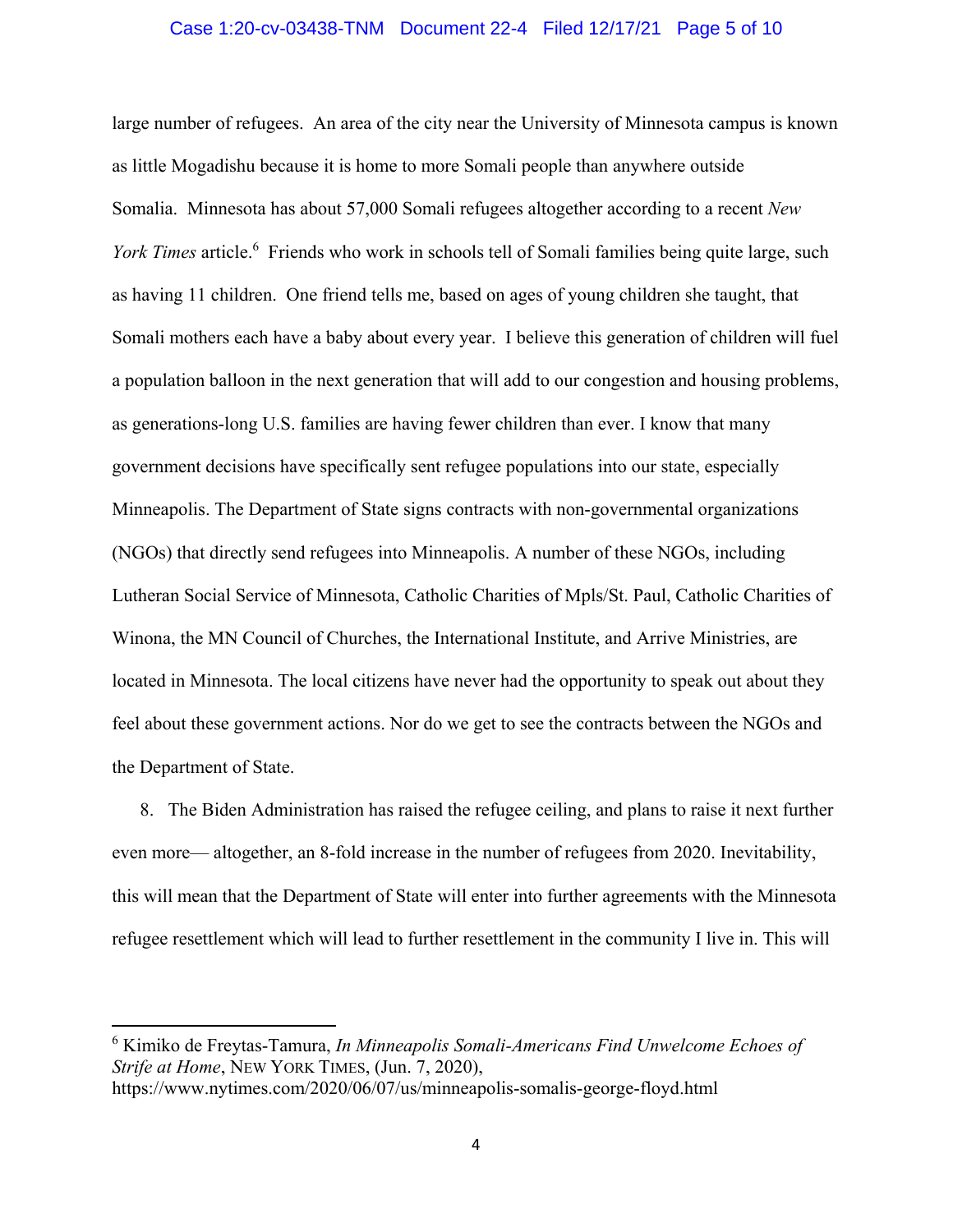## Case 1:20-cv-03438-TNM Document 22-4 Filed 12/17/21 Page 6 of 10

add to the population, an addition that over time will be far greater than simply the number of refugees settled here, because of chain-migration and the large families of the refugees.

9. I will be noticeably impacted by this population growth personally, as I have already been by population growth over the past few decades. In addition to that noted above, I have encountered additional negative impacts which I believe are a direct result of population growth, exacerbated by immigration. I will detail them below.

10. During my post-college years, I settled in Minneapolis. When I finally bought a car in my 30's and visited New Ulm more regularly, I found the trip grew longer as the Minneapolis urban area sprawled farther west. Instead of two hours, by the mid 1990's the 100-mile trip had stretched to nearly three. It was also less scenic. Construction of office buildings atop a hill overlooking the Minnesota River outside a western suburb I passed through meant destruction of about half the hill prairie I had always eyed for seasonal wildflowers. Traffic congestion at large in Minneapolis has also been on the rise, leading to lost time—and in aggregate—high opportunity cost both professionally and personally.

11. I became interested in photography in the early 1970's and focused much of my amateur efforts on nature subjects. I ended up becoming a professional event photographer but also sold some of my nature work on the side as stock for calendars and other publications. A favorite subject was butterflies. Because of learning about and photographing the Karner Blue butterfly on a professionally-led mid-90's field trip in Wisconsin, I became interested in its preservation. Unfortunately, the Karner Blue no longer exists in Minnesota; the last population disappeared with the installation of a county road through habitat in Anoka county—the Anoka Sand Plain—that took out a population of blue lupine, the sole caterpillar plant for the Karner Blue. I have since had to travel outside the state to see and photograph it. An entomologist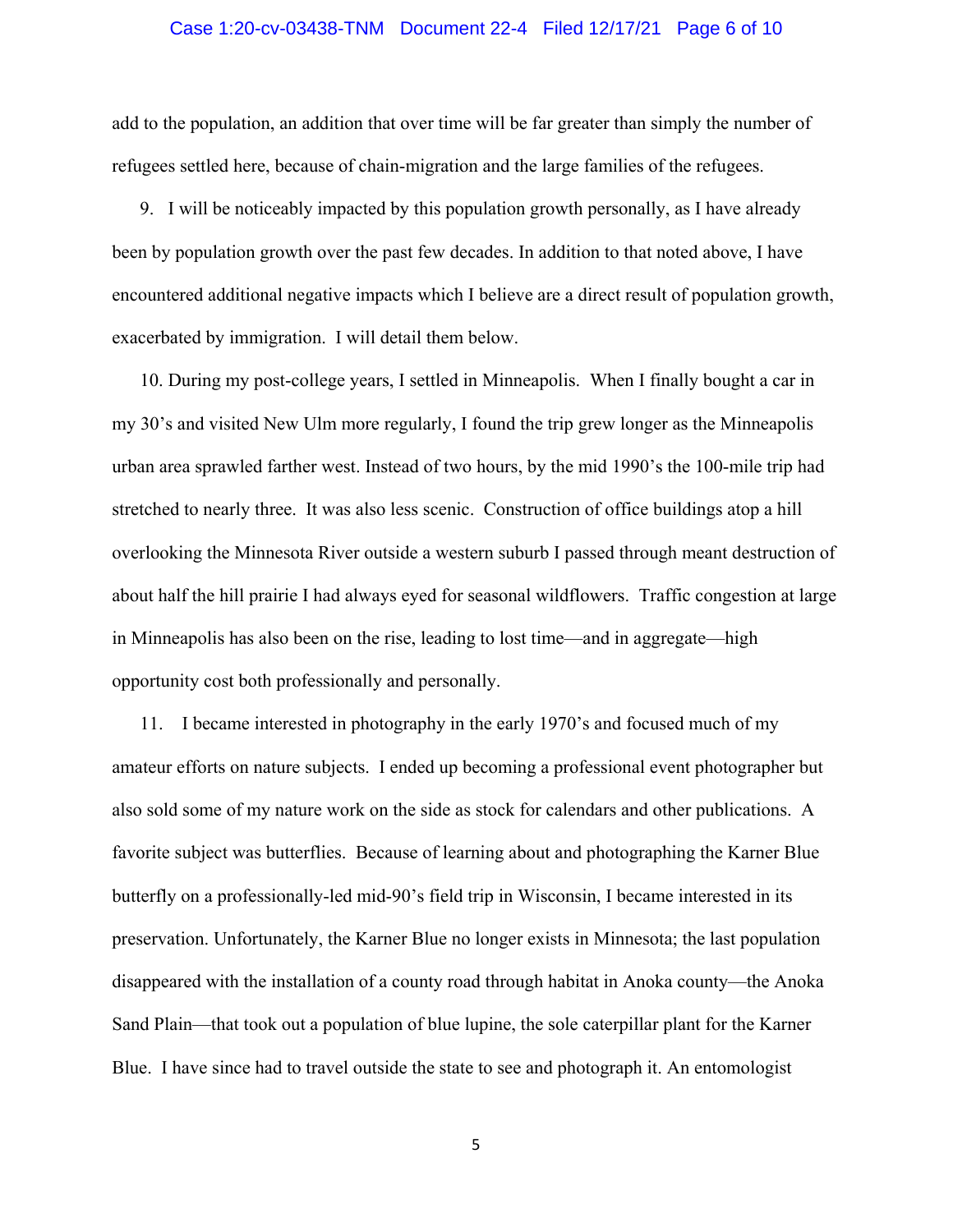# Case 1:20-cv-03438-TNM Document 22-4 Filed 12/17/21 Page 7 of 10

friend tells me of five other butterfly species once found in Minnesota that have also disappeared from the state *in my lifetime*. Moreover, I once enjoyed photographing native wildflowers on virgin prairie remnants near historic Fort Snelling near where the Minnesota River joins the Mississippi (this juncture is sacred to the Dakota). Sadly, much of this prairie area was bulldozed for light rail construction for the Minneapolis and St. Paul International Airport. This development destroyed other virgin habitat, including part of a grove of ancient oaks also sacred to the Dakota. Below is one of the first photographs I took of a Karner Blue (female):



12. Because of my connection to the Minnesota Native Plant Society, which I joined in the mid-1980's (serving first as secretary, then later for about seven years as program director as well on the board of directors) and connection to people in the Minnesota Department of Natural Resources, I was asked in 2003 to be among those testifying before a legislative natural resources committee advocating increased funding for the Minnesota Scientific and Natural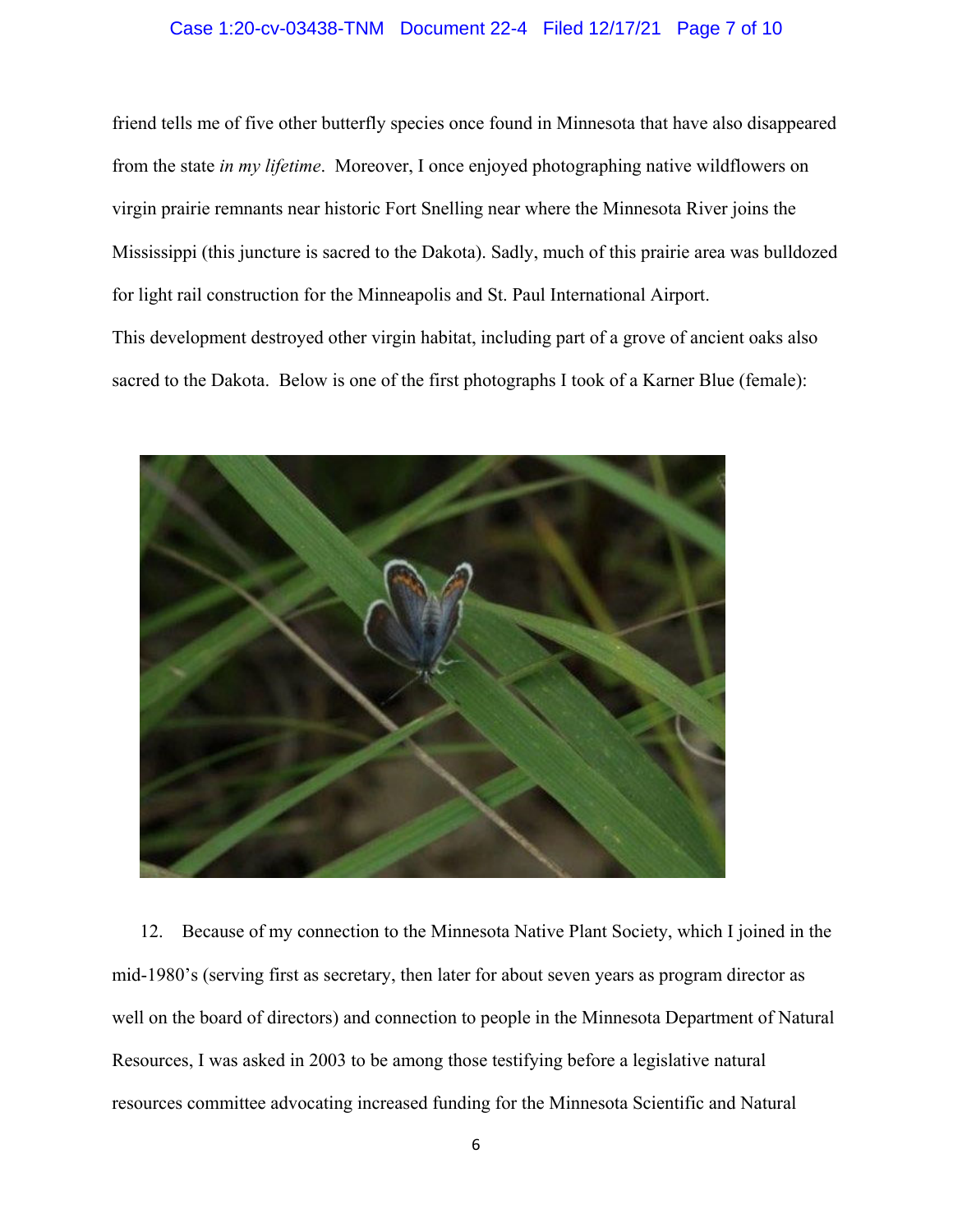## Case 1:20-cv-03438-TNM Document 22-4 Filed 12/17/21 Page 8 of 10

Areas (SNA) program, which is funded through the Minnesota Legislative-Citizen Commission on Minnesota Natural Resources. It was established to protect rare landscapes and species that are examples of pre-settlement Minnesota. I testified to the value of these lands to me as a citizen, lover of nature, and nature photographer. Since that time one of my favorite places, the Helen Allison SNA, has development abutting it, with a house very near a boundary on one end. Not only does this encroachment impede my enjoyment of the Helen Allison SNA, it also threatens the SNA itself. For instance, invasive species are often carried by livestock and pets. I have seen horse tracks (though restricted) in the SNA. With this, I worry that much of the legislative and citizen activism in which I participated will be nullified if invasive plant species begin to take root.

13. Though Minneapolis sticks closely to its standards for the amount of green space within the city, the effects of increasing density threaten the remnant ecosystem areas around lakes (such as hundreds of trees being removed for a light rail line inside Minneapolis proper) and also my enjoyment of them as an urban dweller. Sharp population growth has also led to serious housing shortages. Tent camps for unsheltered people have been part of daily news for over two years. Sadly, many of these tent camps are impinging on the ecological integrity of suburban and urban open spaces per the camps' physical footprints or the trash and debris they produce. These reduce my enjoyment of these areas from a visual, functional, and recreational standpoint.

14. As a life-long Minnesotan, I love my state and I love Minneapolis, where I plan to continue living. I fear, however, that the effects of immigration-fueled overpopulation already upon us are not good for the natural or human environment of city or my state, and especially for lower-income people needing housing. We are experiencing congestion and increased costs of living such as higher rents and grossly higher property taxes, (overpopulation puts everything at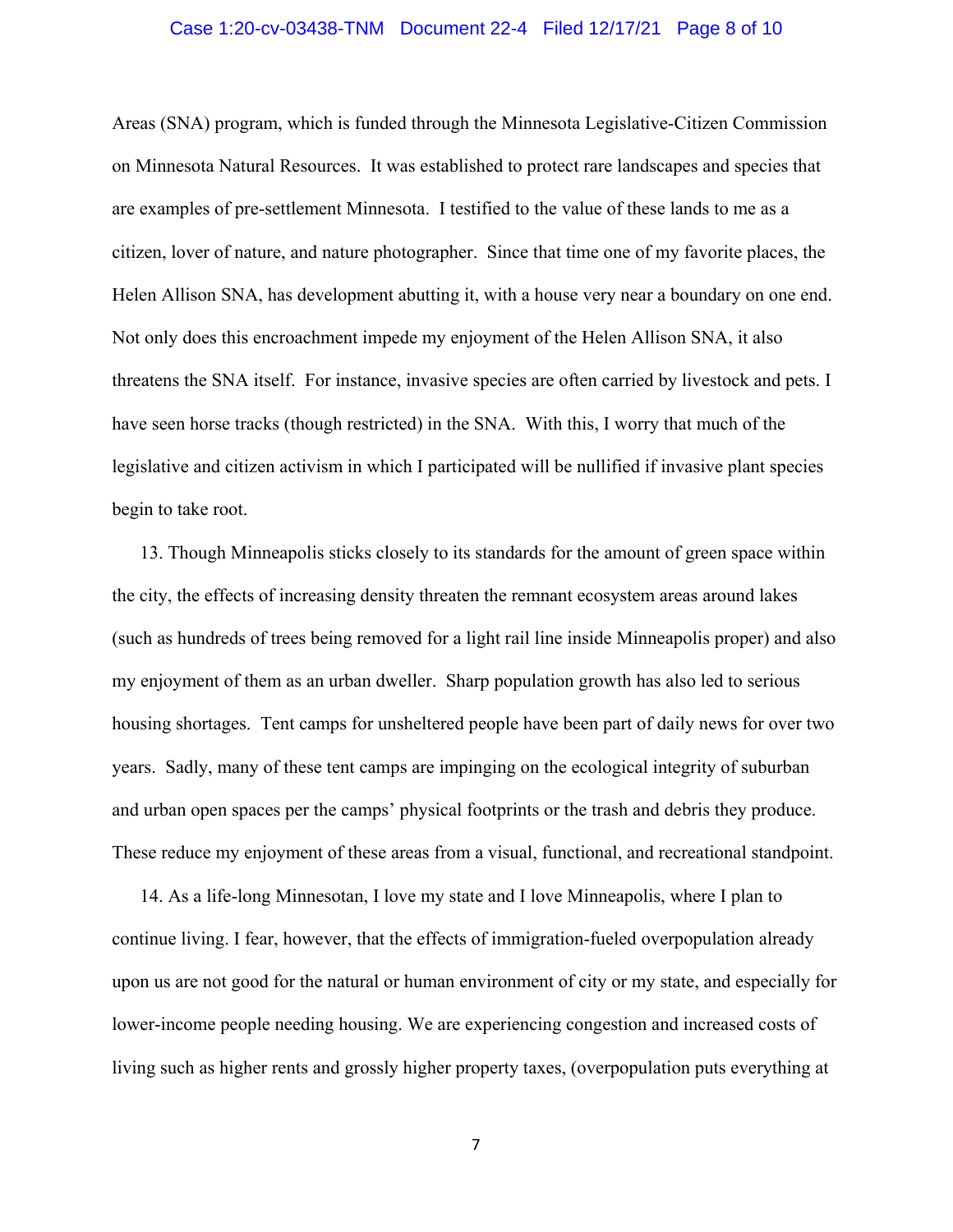# Case 1:20-cv-03438-TNM Document 22-4 Filed 12/17/21 Page 9 of 10

a premium), as well as destruction of historic homes, threatening the character of our traditional neighborhoods. Considering that the Biden Administration started with promises that it would instruct agencies to pay special attention to "Environmental Justice," it is wrong that the Administration is blind to the greater impacts high levels of immigration have on low income and minority communities.

15. I am aware of the existence and provisions of NEPA and both saddened and frustrated that it has not been applied to actions that cause population growth. The authors of NEPA understood that there exists a strong public good in nature—via open spaces, recreation, visual beauty, biodiversity—and a need to safeguard this for future generations. But the agencies that implement immigration policy all have adopted NEPA regulations that ignore the environmental effects of immigration completely, and as a result, none of them do any environmental analysis. In my lifetime, I have already seen severe environmental changes brought on at least in part by immigration-led population growth. While I can only timidly imagine the exponential effects on future generations, NEPA mandates that the government does take a hard look at the effects of actions it takes before carrying them out. NEPA needs to properly be applied to immigration. If it had been, we may never have lost the natural landscapes and species in Minnesota that I miss being able to see and photograph. If our immigration agencies were to start applying NEPA now, and give Minnesotans a voice before bringing people into the state and driving growth, I think things would change. I want all future generations of Minnesotans have the possibility of a childhood similar to mine, where natural resources were available and enjoyable, where life was affordable, and where there was not a feeling of crowdedness.

16. I hereby declare under penalty of perjury, that the foregoing is true and correct.